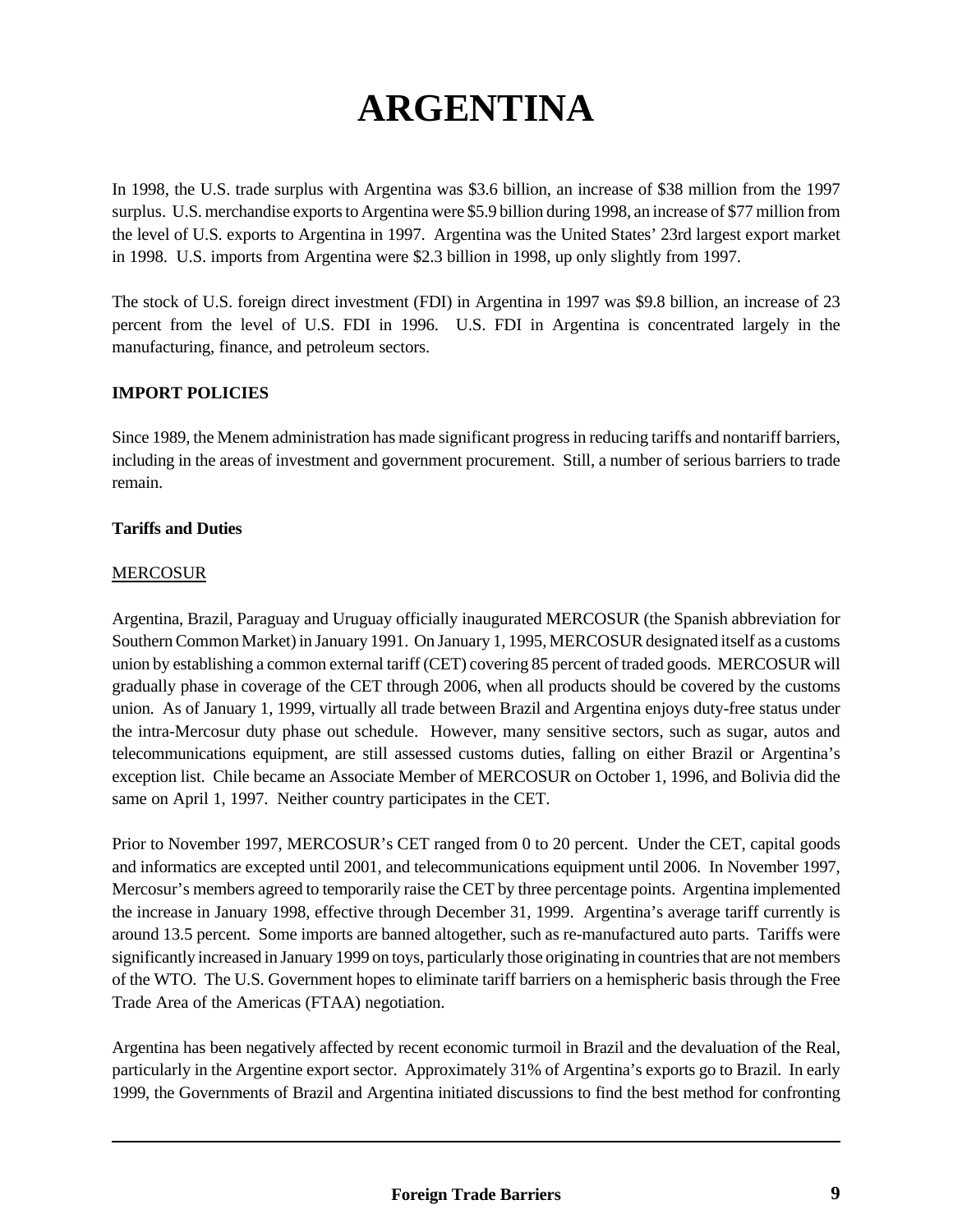the economic situation. The U.S. Government will take steps to help ensure that MERCOSUR countries do not turn their backs on trade liberalization in response to current difficulties. Pre-shipment Inspection and Paperwork Requirements

In November 1997, the Government of Argentina put in place a pre-shipment inspection (PSI) regime, covering some 1,800 goods for shipments valued at more than \$3,000. The U.S. industry's greatest complaint concerning this regime has been unwarranted delays in processing. In 1998, the Argentine Government expanded the product coverage of the PSI regime by over 1,800 tariff classifications and lowered the shipment order value to \$800. In addition, Argentina created in January 1999 a procedure for import monitoring which will affect roughly one-fifth of its imports, principally textiles, toys and footwear, by requiring that an "information form" be filed prior to entry of the imports. This system appears to be similar to an import licensing regime. The U.S. Government is monitoring this system carefully to detect any impediment to trade.

## Textiles, Apparel and Footwear

On October 4, 1996, USTR self-initiated an investigation under section 301 of the Trade Act of 1974 into Argentina's application of specific duties on textiles, apparel and footwear; three percent statistical tax on almost all imports; and burdensome labeling requirements.

The United States and Argentina consulted extensively in this matter, leading to Argentina's modification of its labeling requirement. To address the remaining issues, we requested the establishment of a WTO dispute settlement panel in January 1997. After this request was delayed by Argentina as allowed under WTO procedures, in February 1997 the WTO Dispute Settlement Body established a panel, at which time Argentina informed the WTO that it had revoked the specific duties on footwear and replaced them with nearly identical provisional safeguard duties. In September 1997, Argentina extended the application of the safeguard duties on footwear until February 2000.

In November 1997 the panel found in favor of the United States, stating that, per Article II, Argentina could not impose specific duties where it bound its tariffs exclusively in *ad valorem* terms. The panel also found that Argentina's three percent statistical tax on almost all imports violates GATT Article VIII. Argentina appealed the panel decision, but the WTO Appellate Body upheld the panel determination in March 1998. Regarding implementation of the panel determination, in October 1998 Argentina capped its duties on textiles and apparel at the bound rate of 35 percent. On the statistical tax, Argentina reduced the tax to .5 percent in January 1998 and will cap this statistical tax at appropriate levels beginning on May 30, 1999, per an Argentine Government decree published on February 25, 1999.

The panel had not opined on footwear, stating that it was unable to afford relief on measures no longer in effect. Believing that Argentina's application of the footwear safeguard raised serious questions regarding the WTO obligations of Argentina, the United States has raised the safeguard bilaterally at high levels on many occasions and has asserted third party rights in the EC panel on this matter. In November 1998, the Argentine Government modified the safeguard through Resolution 1506. The resolution establishes a quantitative restriction in addition to the already-high safeguard duty, while imposing a TRQ of 3.9 million pairs on imports of footwear falling under the original safeguard measure (all imports not originating in MERCOSUR). This quota amount represents less than 50% of annual footwear imports from non-Mercosur countries over the last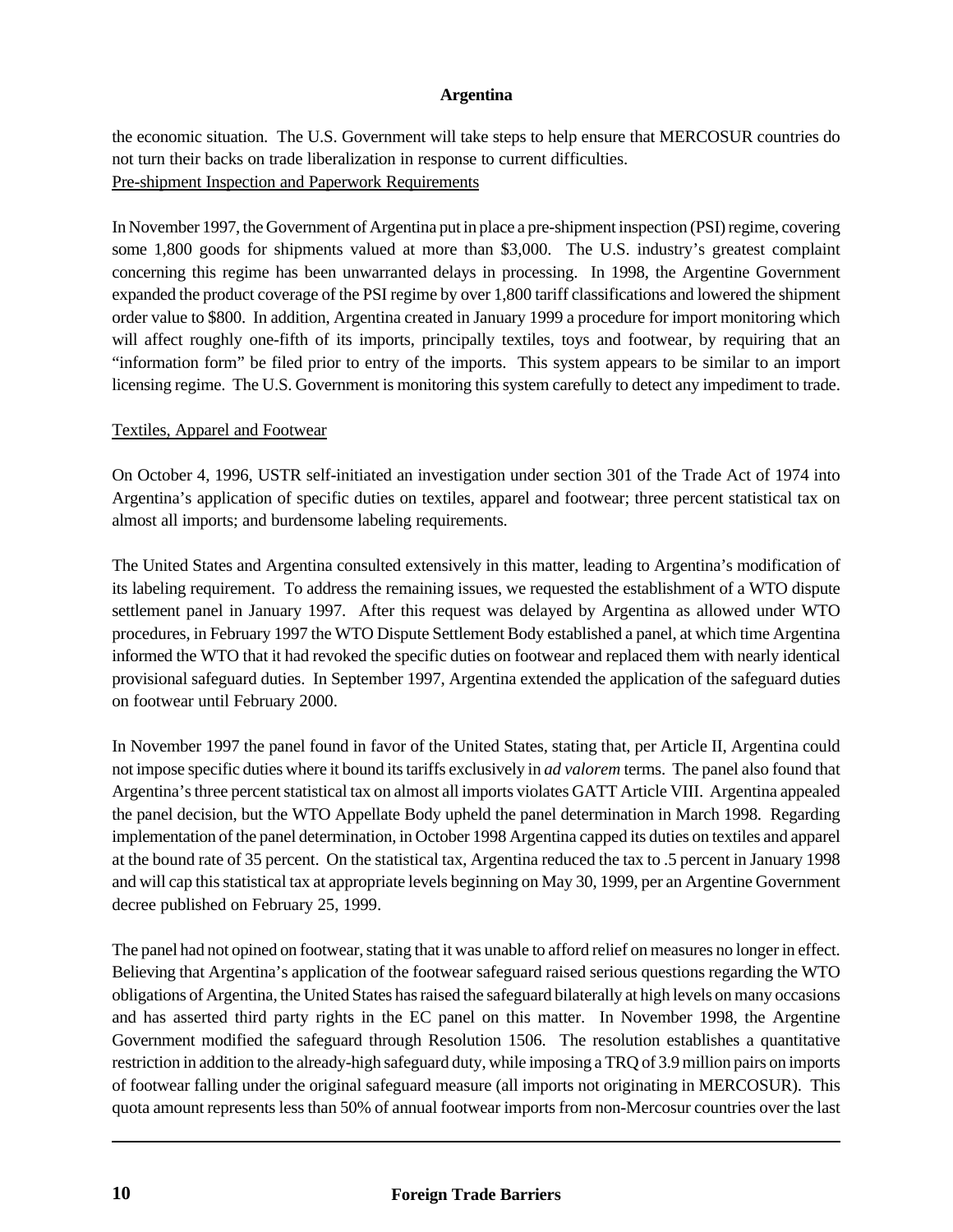3 years. Non-Mercosur footwear imports below the quota limit are subject to the original safeguard duty according to their HTS classification. Once the quota limit is filled for each HTS number, imports above the limit are assessed a duty rate that is double the current safeguard duty. In addition, the Resolution postpones any liberalization of the original safeguard duty until November 30, 1999, delaying two tariff reductions that were scheduled for December 1998 and August 1999. A scheduled May 1998 liberalization had already been delayed in April 1998. As regards liberalization of the quota, on December 1, 1999 the quota will be marginally liberalized by a 10% increase.

In the December 1998 Third Party Submission of the United States in the EC's WTO panel on the original footwear safeguard (final report due in May 1999), we expressed our view that the modification of the safeguard appears to be in violation of article 7.4 of the Safeguard Agreement The modification of the safeguard raises even greater concerns, specifically in light of the requirements of Article 7.4 of the WTO Agreement on Safeguards. We are currently considering our policy options in this case, including the pursuit of litigation at the WTO. In March 1999, the U.S. Government requested WTO consultations with Argentina on this matter.

# **STANDARDS, TESTING, LABELING AND CERTIFICATION**

In October 1995, Argentina placed a ban on the imports of California fresh fruits due to the detections of oriental fruit fly in the state. The U.S. Department of Agriculture (USDA) has provided Argentina's quarantine agency data and technical information on the situation. Argentina removed its ban on fruit from several California counties in 1996, and granted access in 1997 for citrus grown in these approved counties in 1997; however, Argentina continues to quarantine certain coastal counties. In 1997, Argentina imposed a mandatory fumigation on all stonefruits from the approved counties due to concern over the walnut husk fly, which is not present in Argentina. However, there is no credible evidence that stonefruits are a ready host for this pest. USDA continues to press Argentina to completely revoke these bans.

In addition, certain U.S. fruits, such as citrus from Florida, are currently denied access to Argentina. Florida exports of citrus to Argentina are currently banned due to phytosanitary concerns regarding the Mediterranean fruit fly and citrus canker. The United States. has been actively engaged with Argentina to resolve this issue, and we have been hopeful that the recent site visits and technical information provided by USDA to Argentine officials would allay Argentine pest concerns related to Florida citrus so that exports could commence. The U.S. citrus industry estimates its annual losses at \$35 million due to Argentine restrictions.

In 1998, Argentina announced its intent to allow U.S. pork and pork products into Argentina. However, the required certification for trichanae, which is unnecessarily restrictive, effectively prevents U.S. pork from being shipped. The U.S. Department of Agriculture has proposed alternative language that should meet the needs of the Argentines, and is working with USTR to obtain a positive response. The U.S. pork industry believes that Argentine market is expected to be about \$10 million.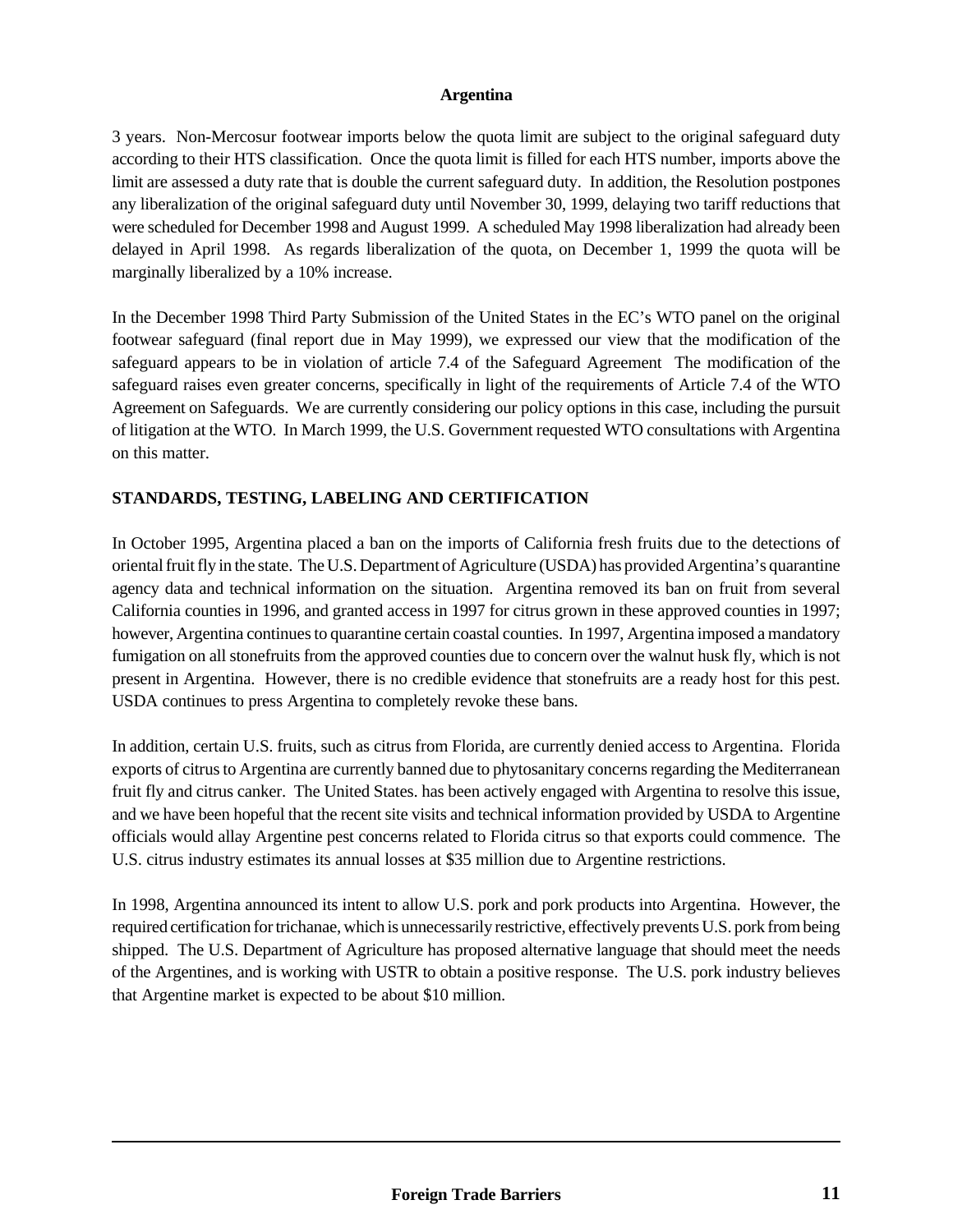# **LACK OF INTELLECTUAL PROPERTY PROTECTION**

## **Patents**

Argentina's lack of adequate and effective patent protection, particularly for pharmaceutical products, has been a long-standing irritant in the bilateral trade relationship. Many of the TRIPS-inconsistencies in the Argentine patent law are not immediately actionable in the WTO, because Argentina has availed itself of the developing country transition period. Most of Argentina's TRIPs obligations come into force on January 1, 2000. However, Argentina's failure to comply fully with its current TRIPs obligation regarding Exclusive Marketing Rights for qualifying pharmaceutical products is cause for serious concern. The U.S. Government is considering appropriate policy responses to this apparent violation of WTO obligations.

In March 1996, Executive Decree 260, which consolidated previous patent laws, authorized the National Intellectual Property Institute (INPI) to approve pharmaceutical patents starting in November 2000, specifically permitted parallel imports and contained ambiguous provisions on compulsory licenses. In December 1996, the Argentine Congress passed unsatisfactory legislation dealing with data exclusivity, and the implementing regulations are still under consideration by the Government of Argentina. This law permits Argentine competitors to rely on data submitted for product registration in Argentina, the United States and certain other countries. As a result of the law, in August 1998 the Government of Argentina eliminated protection that it had previously accorded data used in the registration of agrochemical products.

The U.S. industry estimates that Argentina's lack of pharmaceutical patent protection results in losses of over \$600 million a year. In January 1997, during a Special 301 out-of-cycle review (OCR), the U.S. Government announced the suspension of 50 percent of Argentina's GSP benefits effective in May 1997 due to Argentina's lack of patent protection for pharmaceuticals. In the 1998 Special 301 review, Argentina remained on the Priority Watch List (PWL) due primarily to the patent issue. U.S. officials continue to press Argentina to improve its patent and data exclusivity regimes.

# **Copyrights**

Argentina's copyright laws are currently under review by the Government of Argentina, which has indicated its intention to ensure that its copyright regime meets TRIPs standards by January 1, 2000. Also, Argentina has made progress toward adopting legislation to ratify the WIPO Copyright Treaty and the WIPO Performance and Phonograms Treaty. Regarding software, the Argentine Government promulgated legislation in November 1998 specifically criminalizing acts of software piracy, eliminating problems generated by previous Argentine court rulings.

Enforcement of copyrights generally remains an issue, and the U.S. copyright industry estimates annual losses due to copyright infringement at well over \$250 million. The lack of border controls, particularly at the Paraguayan border, contributes to the regional circulation of pirated goods.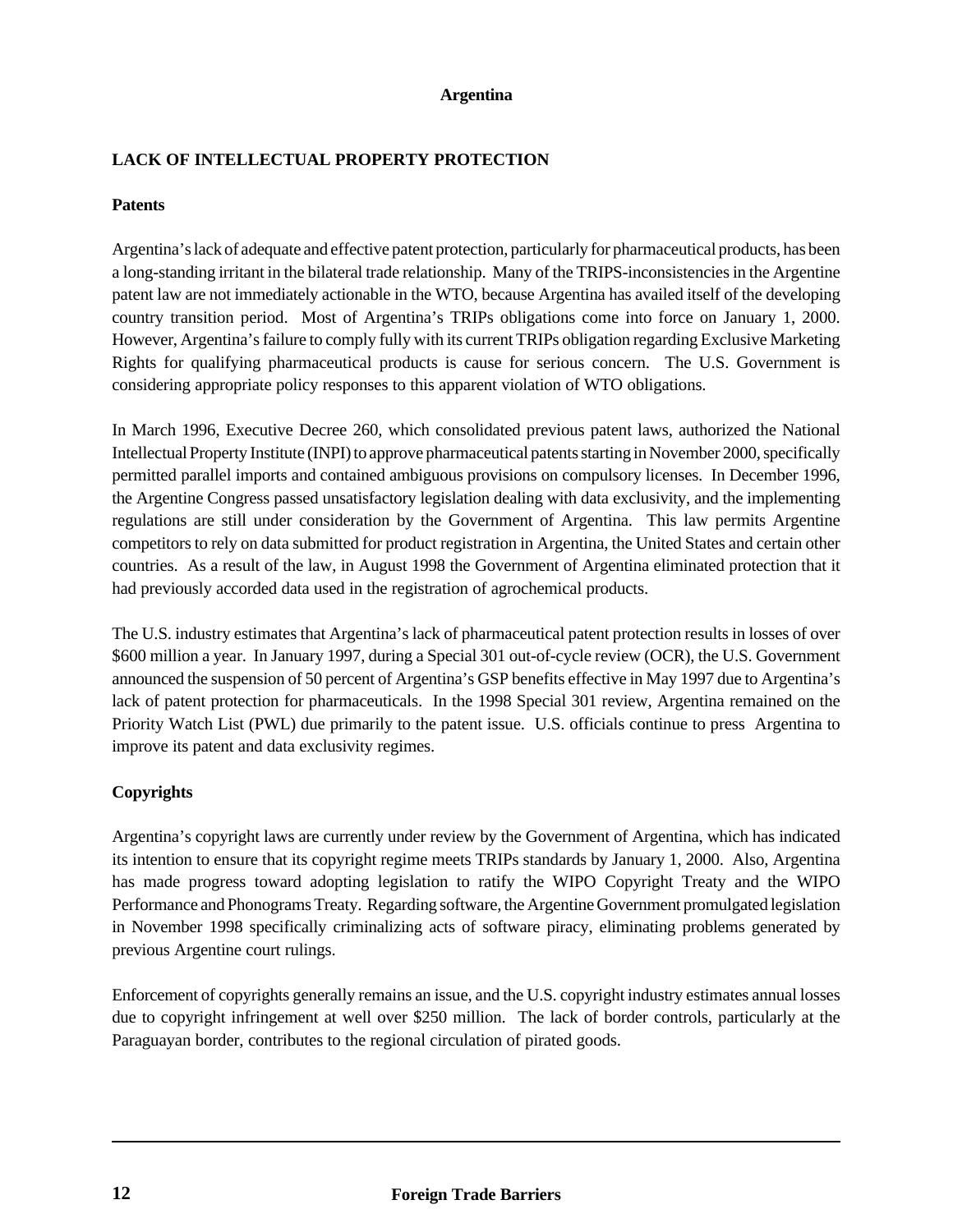# **Trademarks**

U.S. companies report that they continue to experience problems with enforcement of their trademarks. Enforcement efforts are adversely affected by the inability to seek criminal prosecution, monetary damages and criminal sanctions against counterfeiters.

# **SERVICES BARRIERS**

In the 1990's, Argentina has undertaken services liberalization as part of its broader economic reform program, but some barriers continue to exist. In May 1996, the Argentine Government issued a regulation requiring local generation of a majority of cable channels carried by cable/pay television operators in Argentina. The regulation also obliges all operators to register their programming with a government body. In addition, high taxation and restrictions regarding the showing, printing and dubbing of films have burdened U.S. exports.

Entry into the insurance sector was liberalized in early 1992, allowing foreign firms established as local companies to compete fairly with Argentine insurers. However, foreign firms must have a subsidiary in Argentina to sell insurance locally. Since 1993, foreign companies were allowed to purchase existing insurance licenses from Argentine companies and to establish new companies with these acquired licenses. On October 1, 1998, however, the Government of Argentina eliminated this requirement, thereby allowing foreign companies to set up new companies without first acquiring an existing firm. Argentina reportedly levies an excise tax on reinsurance premiums ceded abroad. The tax is defined as a percentage of the gross reinsurance premium and is equal to the Argentine corporate tax rate multiplied by what Argentine law deems to be profit on reinsurance business, equal to 10 percent of gross premiums. This results in an excise tax withheld at 3.5 percent of gross premiums. Profit margins for insurance companies in Argentina appear to be well below 10 percent of gross premiums, according to U.S. companies.

In the WTO negotiations on telecommunications services, Argentina made commitments on most basic telecom services and adopted the reference paper on regulatory commitments. Argentina ratified the Fourth Protocol to the General Agreement on Trade in Services on July 27, 1998. While Argentina will open basic telecom services to limited competition in November 1999, it will continue to limit full market access for local, domestic and international long distance, cellular and other wireless services until November 2000.

# **INVESTMENT BARRIERS**

Argentina has notified to the WTO measures that are inconsistent with its obligations under the WTO Agreement on Trade-Related Investment Measures (TRIMs). The measures deal with local content and trade balancing in the automotive industry. Proper notification allows developing-country WTO members to maintain such measures for a five-year transitional period. Argentina therefore must eliminate these measures before January 1, 2000, and Argentina is currently engaged in negotiations with its MERCOSUR partners to develop a common MERCOSUR auto regime by that date. The United States is working in the WTO Committee on TRIMs to ensure that all WTO members meet these obligations.